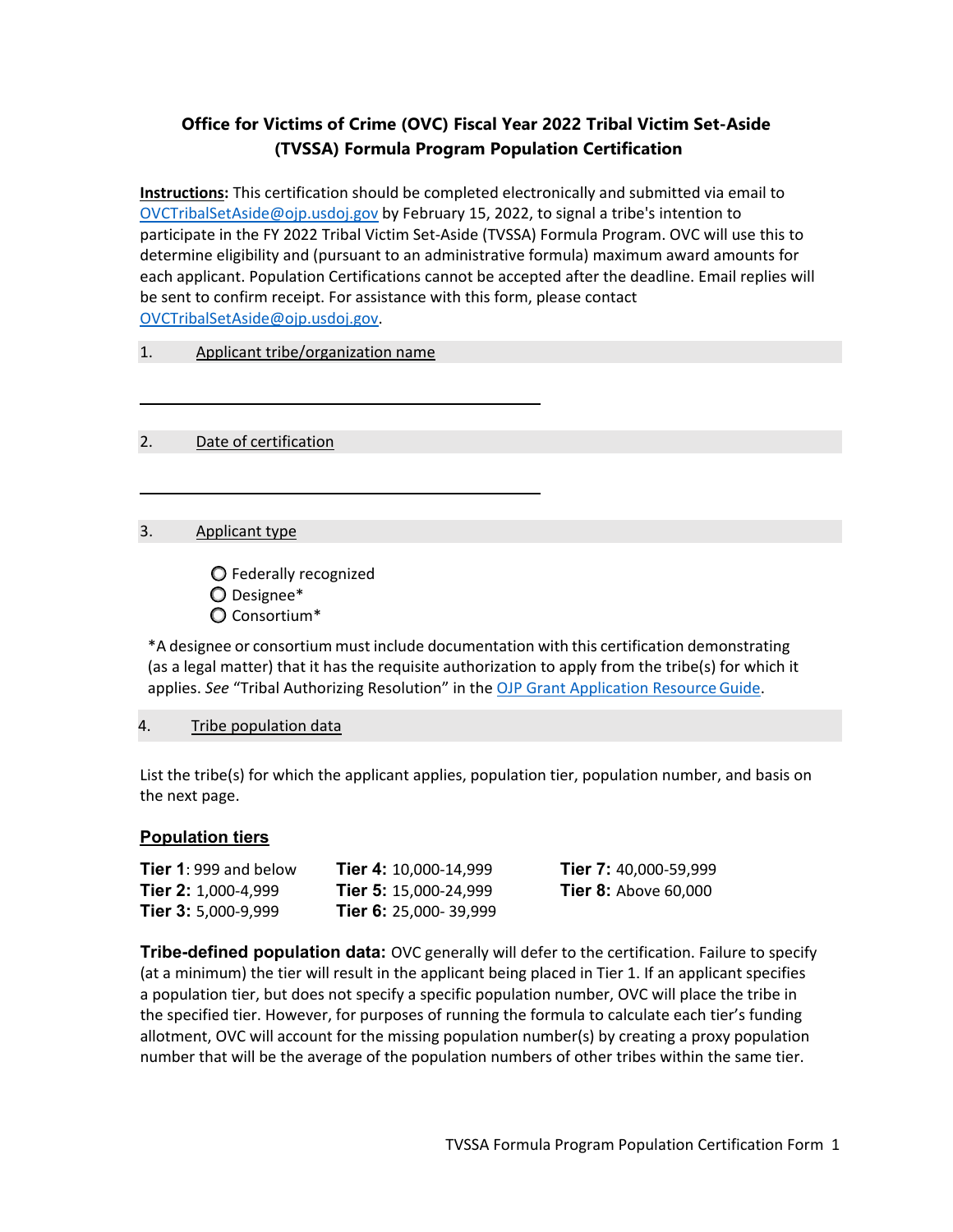officials, and/or consortium bylaws. This documentation is subject to review and audit. **Recordkeeping:** An applicant must keep documentation supporting its population certification, and (for a consortium/designee) demonstrating its authority to certify on behalf of each tribe for which it applies—e.g., tribal resolutions, communications from tribal enrollment/leadership

*The form continues on the next two pages.*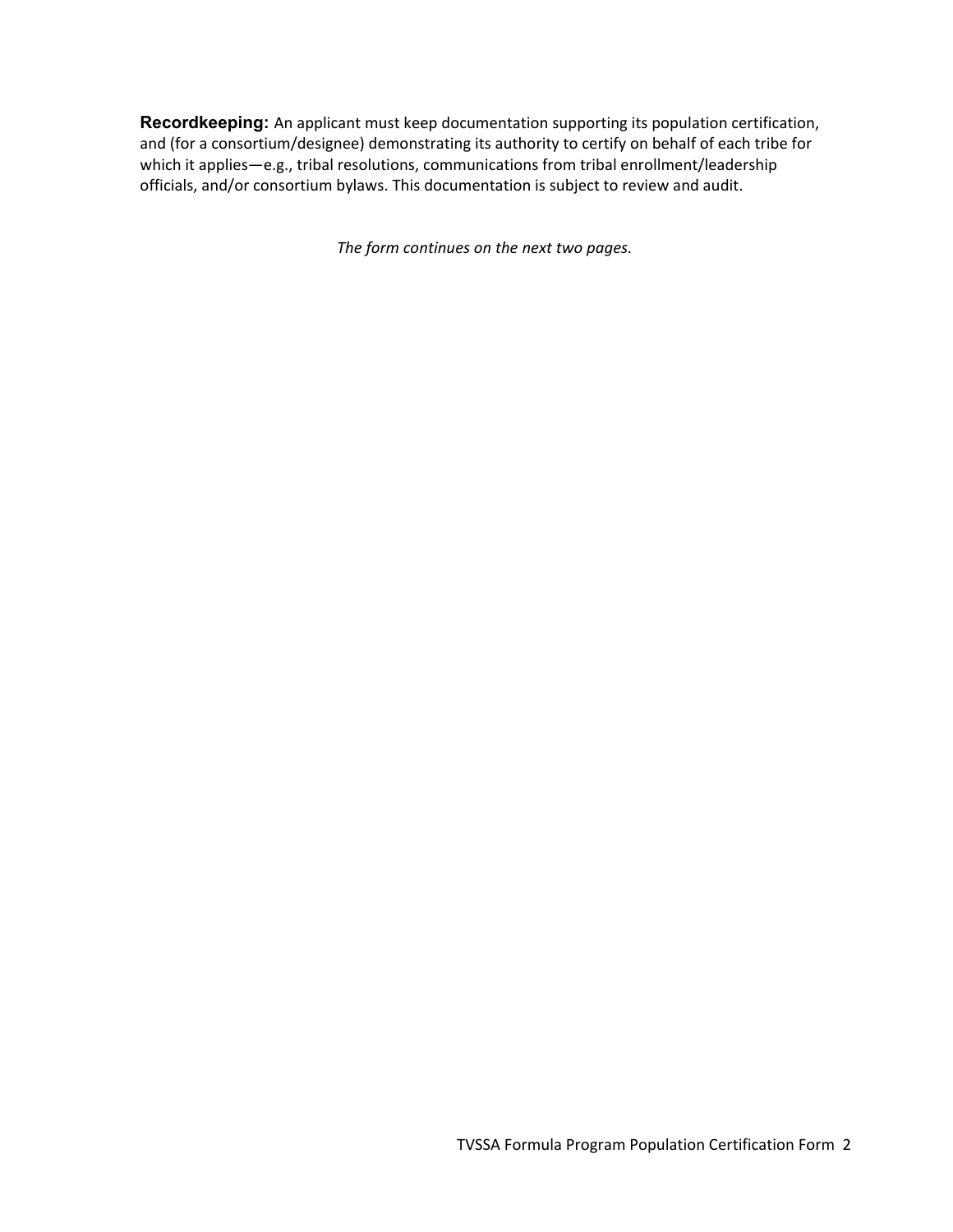# Applicant tribe/organization name: \_\_\_\_\_\_\_\_\_\_\_\_\_\_\_\_\_\_\_\_\_\_\_\_\_\_\_\_\_\_\_\_\_\_\_\_\_\_\_\_\_\_\_\_\_\_\_\_\_\_\_\_\_\_\_\_\_\_\_

Date of certification: \_\_\_\_\_\_\_\_\_\_\_\_\_\_\_\_\_\_\_\_\_\_\_\_\_\_\_\_\_\_\_\_\_\_\_\_\_\_\_\_\_\_\_\_\_\_\_\_\_\_\_\_\_\_\_\_\_\_\_\_\_\_\_\_\_\_\_\_\_\_\_

| Federally Recognized           | Population     | Population     | Briefly describe the basis of determining                                                                                                                                            |
|--------------------------------|----------------|----------------|--------------------------------------------------------------------------------------------------------------------------------------------------------------------------------------|
| <b>Tribe Name</b>              |                | Tier (see      | tribal population for purposes of this                                                                                                                                               |
|                                |                | page 1)        | program*                                                                                                                                                                             |
| Sample: Tribal Nation A        | Sample: 12,345 | Sample: Tier 4 | Sample: Enrolled tribal members (as provided by<br>the tribal enrollment regstrar) and non-members<br>within the tribe's jurisdictional boundaries (as<br>shown by 2010 Census data) |
| <b>Sample: Tribal Nation B</b> | Sample: 234    | Sample: Tier 1 | Sample: Tribal service area                                                                                                                                                          |
|                                |                |                |                                                                                                                                                                                      |
|                                |                |                |                                                                                                                                                                                      |
|                                |                |                |                                                                                                                                                                                      |
|                                |                |                |                                                                                                                                                                                      |
|                                |                |                |                                                                                                                                                                                      |
|                                |                |                |                                                                                                                                                                                      |

If additional rows are needed, please upload a separate fillable PDF document.

TVSSA Formula Program Population Certification Form 3